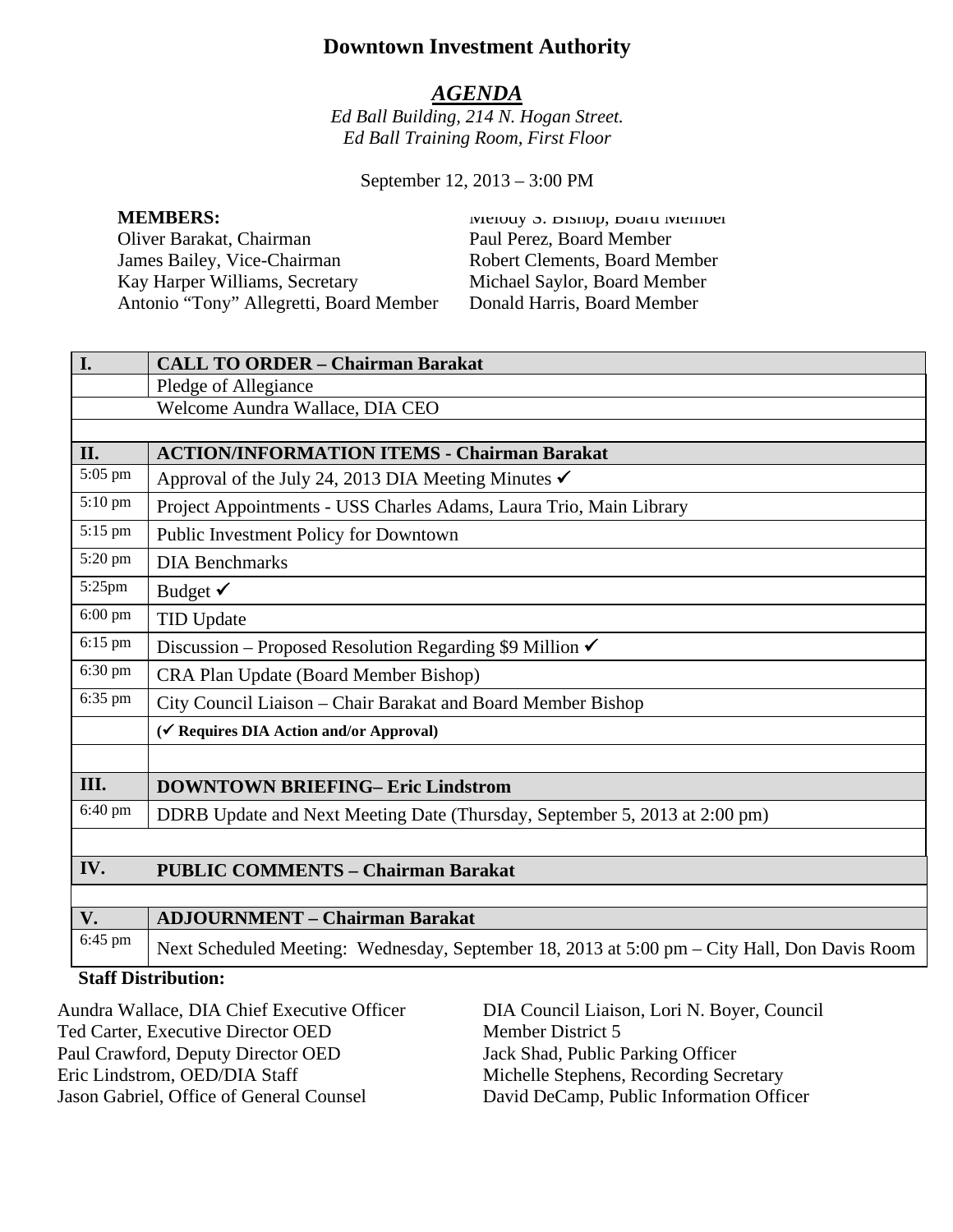

**Downtown Investment Authority**

**Ed Ball Training Room 214 North Hogan Street, first Floor** *Wednesday, September 12, 2013 – 3:00 p.m.*

### *MEETING MINUTES*

**Board Members Present: Chairman** O. Barakat, T. Allegretti, J. Bailey, M. Saylor, D. Harris and K. Harper-Williams

**Board Members Not Present:** M. Bishop, P. Perez and R. Clements

**Office of General Counsel:** Jason Gabriel

**Council Members:** Councilmember Lori Boyer

**Attendees:** Paul Crawford, OED Deputy Director; and Karen Underwood, Recording Secretary

## **I. CALL TO ORDER**

Chairman Barakat called the meeting to order at approximately 3:05 p.m.

## **II. ACTION ITEMS/INFORMATION ITEMS**

The Special Meeting of the Downtown Investment Authority (DIA) was called in order for the Board to determine what message was to be developed regarding the Downtown Economic Development Trust Fund as well as the operating budget.

Aundra Wallace, DIA CEO, explained the budget process. He met with the Finance Committee and presented a \$1.7 million operating budget. The Finance Committee approved \$1.5 million as the baseline to start developing the DIA Budget. A table or organization for five individuals was presented and City Council agreed to remove one position. Mr. Wallace met with the council members regarding whether the board could survive without that position. An amendment would be allowed to add the position back into the budget. Provided the DIA stay within \$1.5 million budget. September 24, 2013 is the final meeting for city council to adopt the budget.

Mr. Wallace discussed the capital side, the \$9 million that was provided for downtown to invest into projects. City Council made a decision to reduce the Downtown Economic Development Fund from \$9 million to \$4.1 million. Results must be shown with the funding received for the DIA. In having conversations with other council members, he is not certain that the \$4.1 million is where it is going to remain.

Chairman Barakat stated that he has also met with nine City Council members and Paul Crawford. Having a one-on-one meeting with City Council, gaining an understanding of what challenges the board has, and understanding what the board's relationships are with various City departments will be a learning curve for the board.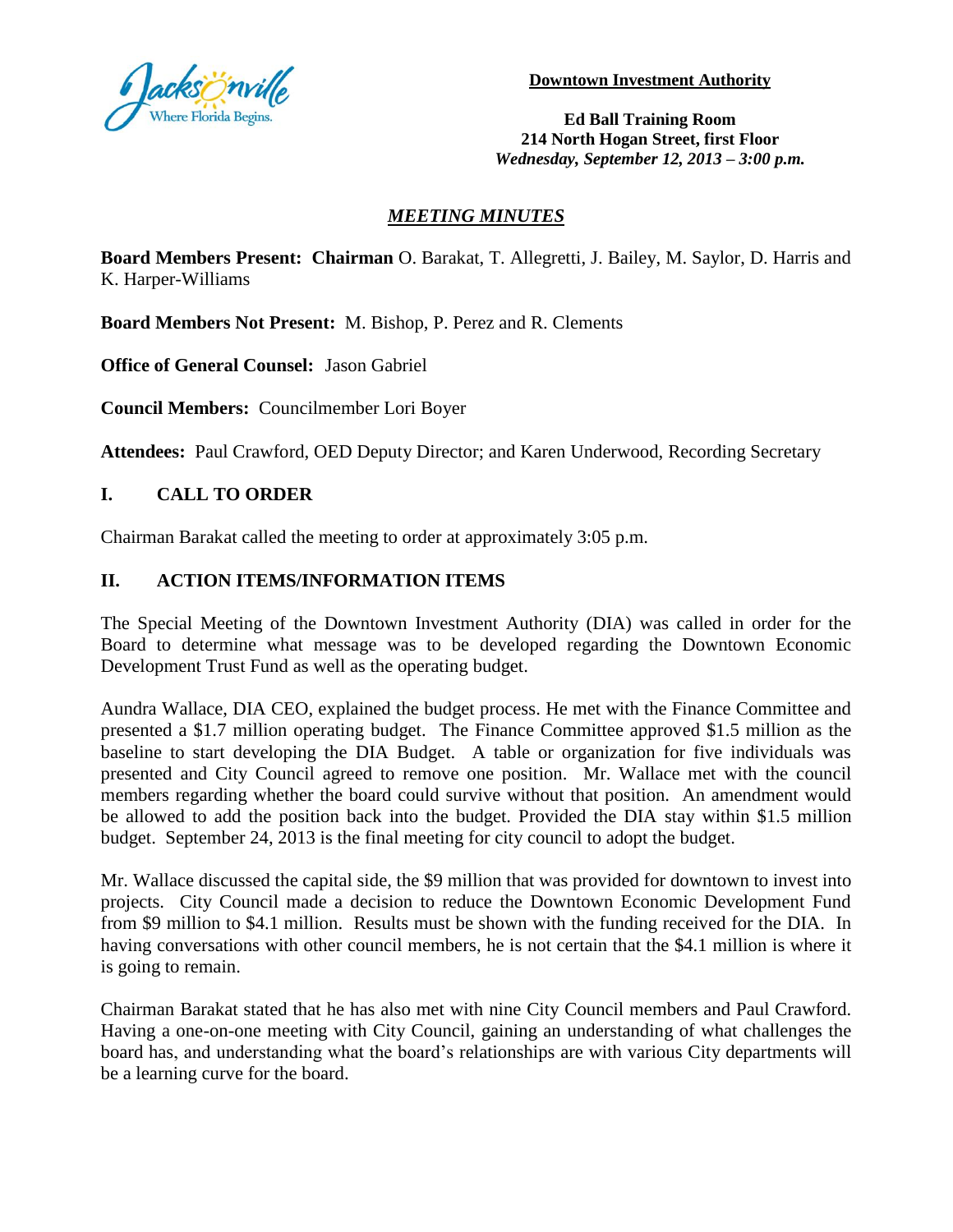Downtown Investment Authority September 12, 2013 Page 2 of 5

Aundra Wallace stated that the game is not over. City Council has a tough job to do and the board has to utilize every day between now and September 24, 2013 to stay focused and have the resources to do things that the board has been tasked to do. To move forward, the board needs to make sure the strategy is one that is endorsed by this entire board.

Chairman Barakat opened the floor for comments.

Board Member Tony Allegretti stated that the board would like as many board members to meet with City Council, along with Aundra Wallace.

Board Member Don Harris commented about the budget of \$4.1 million. He thinks that the tasks may be changed as far as priorities for the project. He asked what projects the board should focus on. Chairman Barakat responded he did not know if the developers are ready to communicate them publicly. Aundra Wallace stated that it might be premature to discuss projects at this particular time.

Chairman Barakat noted that he did not foresee any projects that require incentives beyond \$9 million. He pointed out that the message should have a sense of urgency.

Board Member Saylor asked that if the board is not going to focus on projects specifically, can the board do a prototype analysis of what the \$4.1 million and the other leveraged dollars would be if combined. So when people ask the board a question, if \$4.1 million enough, the board would have an answer. Aundra Wallace responded that that model could be presented.

Council Member Boyer commented that the number is \$5.6 million. The \$1.5 million from the Southbank TIF was allocated in the budget for this year. She stated that that has never been in it before and was always applied to the general fund before.

Vice Chairman Jim Bailey commented with regard to October 2012, when the organization was first structured. The Mayor stated that he wanted someone that would think about downtown every time they woke up in the morning. City Council created the legislation on what was needed to be done to make downtown work. He also pointed out that it is not about what projects the board has, what the board is able to do and where to spend money.

Vice Chairman Jim Bailey stated the following:

- The board has never gotten their arms around what to work with about downtown and how easy it could be.
- Ted Carter stated during his presentation that 80 percent of your time, 50 percent of somebody else's, and 90 percent of somebody else's was used at the DIA since 2012.
- He has the greatest respect for OED and what they do.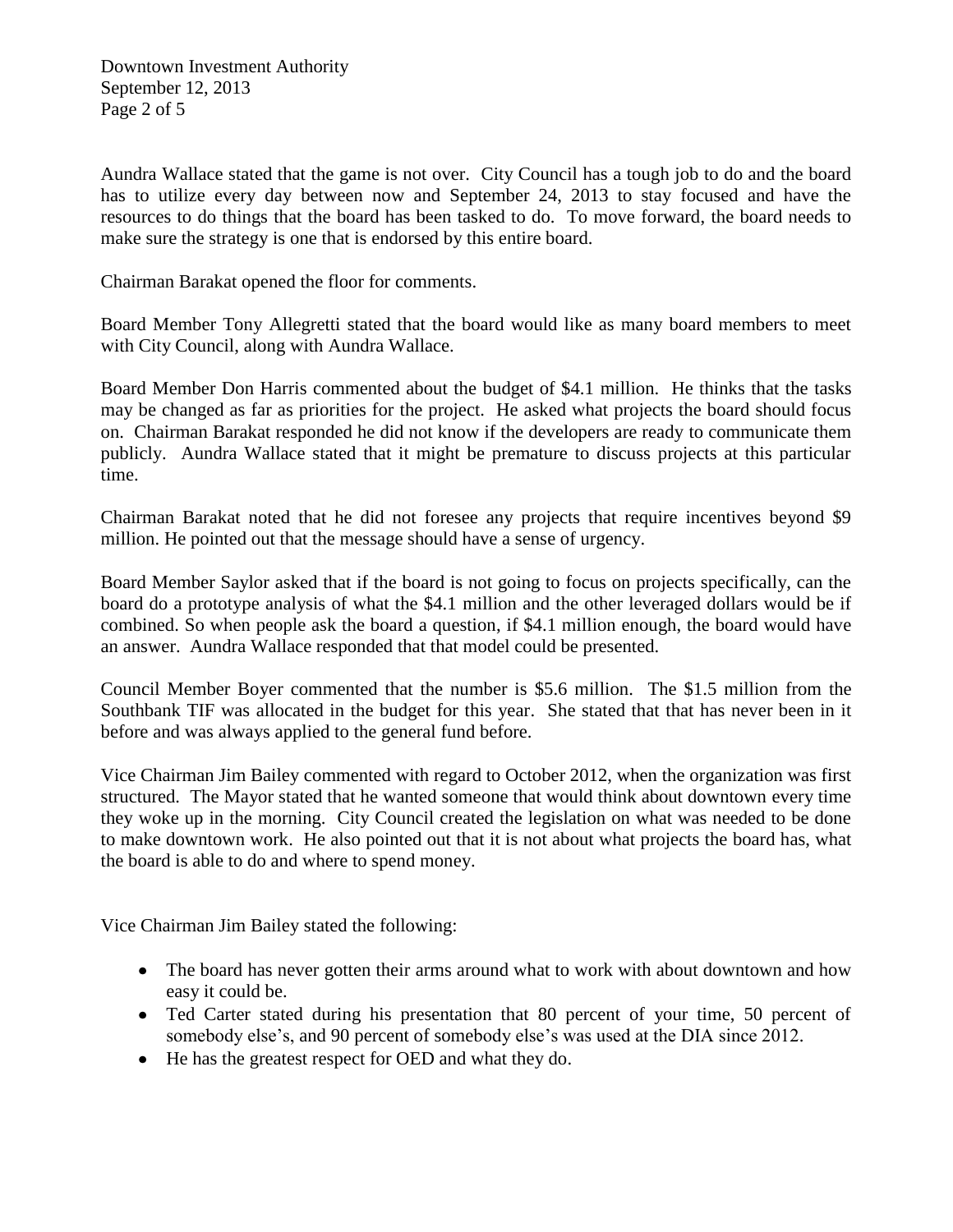Downtown Investment Authority September 12, 2013 Page 3 of 5

- DVI, Cultural Council, Downtown Marketing Collaborative, and the JaxPack Merchant Associations all have budgets and are raising money.
- He mentioned in the past that he asked for an inventory list. He wants to know how many buildings are available and what could the board take and do something with.
- He mentioned who is responsible for the garbage cans, banners hanging on the signs
- Our goal is to try to create an environment downtown where you do not have to provide funding.
- This organization has the ability, legislatively; to do anything it wants to with the support of the OED.
- Landlords don't need a business plan; they need first and last month's rent.
- He feels the merchants are important. He commented what is needed is for the DIA to say that they are going to be the clearinghouse, hold everyone accountable, take advantage of what is brought to the table, how they can do it, and show City Council next Tuesday that this board has a game plan.
- This board needs to be knowledgeable, understand what the board has, what the inventory is, and all of the things that we own in downtown that we could take advantage of.
- All of the organizations are valuable by bringing something different to the table.
- The DIA has to have that funnel for everything to go through for everyone to understand  $\bullet$ right now where to go, what is the first step, first place they are supposed to go.
- There is value in an organization that has all of the retail spaces on the ground floor.
- He commented that we had the best garbage pickup a couple of years ago and they are trying to change the garbage plan for a \$10,000 shortfall.
- The board needs to look at water taxis to make downtown operate well.  $\bullet$

Jason Gabriel commented to Vice Chairman Bailey that any proposal or changes requested could be made to the ordinance code.

Vice Chairman Bailey commented that it does not make sense that the park is in the condition it is in and the board should provide investment funding to build the Laura Street Trio

- Lastly, Vice Chairman Bailey commented that he felt that the DIA needs to be on the same page with what we have, could do, and what the OED can support.
- Council Member Boyer stated that whenever you are looking at developing a plan, you look at what you have first to be able to see where you want to go. Once the business investment plan is approved, the DIA will have the authority to lease, sell, or do other things with properties and it would important to know what those properties are. The Council has directed Council Member Boyer to work with the DIA on creating entertainment zone legislation for downtown and she is dealing with what districts the board will come up with in the plan.
- Michael Saylor asked Vice Chairman Bailey regarding having a plan that goes beyond the CRA Plan. He stated that there is nothing to stop the board from going beyond that and having an organizational plan that brings all of the silos together. As things start to evolve,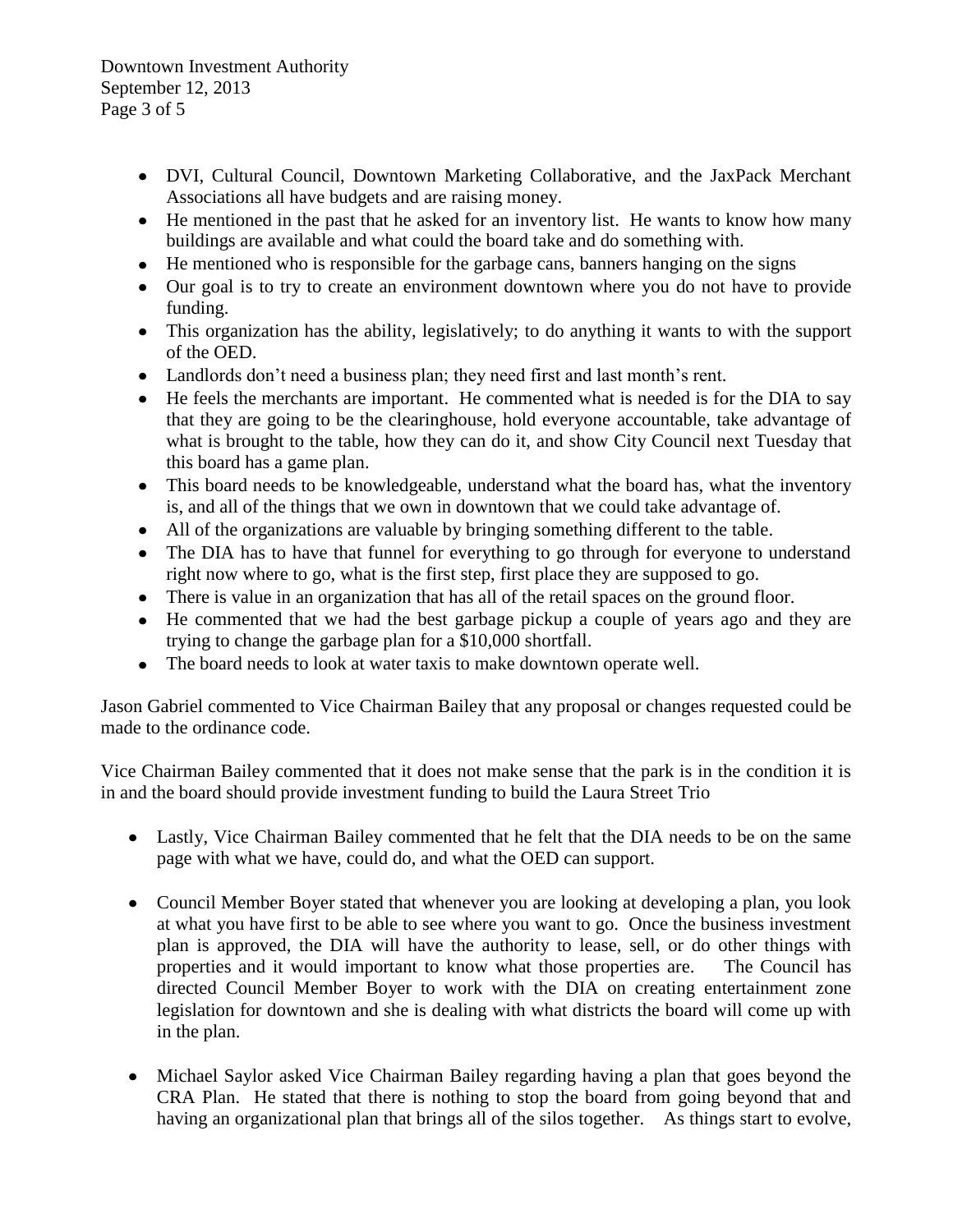they are going to gravitate to the office of the CEO and expect him to provide the direction and coordination.

Chairman Barakat commented regarding the three or four ongoing projects. He does not know legislatively or legally if the board could force the grassroots groups to come through the board in the conduit. It would have to be their choice.

Board Member Don Harris agrees with Michael Saylor. It is going to take staff and a group of five, including the COO, to pull the plan together. It would take an organizational plan and a marketing plan. The CRA plan is being worked on right now.

Vice Chairman Bailey is grateful to have Aundra Wallace on board and he has the support of the OED.

Board Member Tony Allegretti commented that he introduced the Late Bloomers Garden Club to Daniel Davis, President of Jax. Chamber, so that they can discuss lobbying to help that effort.

Chairman Oliver Barakat asked Council Member Boyer and Jason Gabriel if the board wanted to alter the board structure or create a mechanism to connect with these silos. Council Member Boyer responded that under the board's bylaws, there would be no reason that there couldn't be an advisory committee where you could appoint people and ask them to attend all of the meetings.

Jason Gabriel responded to that and mentioned a variety of ways you can divide it. It will all depend on how the board wants to do it. Council Member Boyer noted that there has to be a mechanism. It could be done through Aundra Wallace and the board members to funnel in reports of meetings to him and he distributes them to the board. .

Jason Gabriel pointed out unilateral information funneling through Mr. Wallace or Ms. Underwood would be the best way to do it because then the information could be distributed to the group.

Board Member Kay Harper-Williams commented on the mission statement that was drafted by Vice Chairman Bailey. She pointed out that the word "clearinghouse" is in there. There is an expectation of the board to be the clearinghouse, and the board agrees. Vice Chairman Bailey responded that he presented the mission statement; it was tabled for later and was never voted on. He stated that the problem is that the DIA does not have a mission statement, game plan and never agreed to it.

Chairman Barakat stated that through the business improvement development plan, changes will be made to the structure to become the clearinghouse for downtown. What is the mechanism to implement these great ideas? He believes the mechanism is to include a section of the business development plan regarding board governance or board structure. Councilmember Boyer commented that she would not do it by a board structure change, which would require legislation.

Board Member Harris stated that the board wanted to wait until the CEO came on board so that he can be a part of the process. The board needs to be strategic, organized, and well-planned through